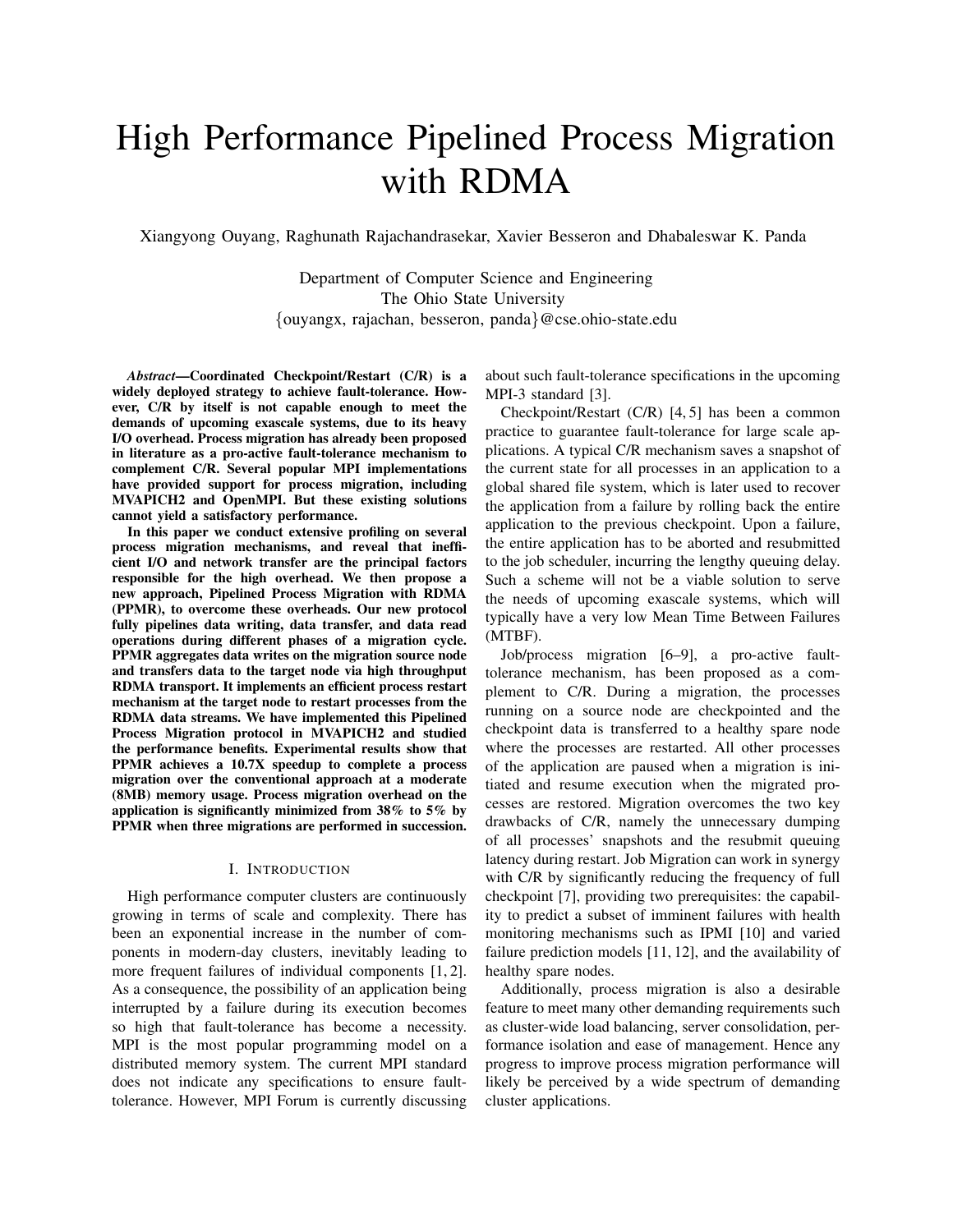Process Migration has been supported by several popular MPI stacks including MVAPICH2 [13] and OpenMPI [14]. Experiments show that these implementations cannot achieve an optimal performance. Detailed profiling in Section III reveals that the high cost arises from three factors involving vast amount of file IO: (1) overhead at the source node to write process images into files; (2) overhead to copy the image files from the source to the target node; (3) overhead at the target node to read process images files to restart.

In  $[8]$ , we have made an initial attempt to optimize  $(1)$ and (2) by leveraging RDMA to transfer checkpoint data. However it hasn't totally solved the problem since the heavy IO overhead at (3) still dominates. Several other migration protocols [7, 15] proposed to convert a process image to a socket stream which can be read by the target node to perform restart, thus avoiding the filesystem IO. However this approach is subject to the network protocol overhead inside TCP/IP stack, and loses the opportunity to leverage the advanced network features such as RDMA.

In this paper we take the challenge to design a new approach that can significantly reduce the overhead at process migration. Specifically we want to address several questions:

- What are the main factors that dominate the heavy overhead in process migration?
- How to optimize the checkpoint IO path to reduce the IO cost at migration source/target nodes?
- How to optimize the data transfer path by leveraging advanced RDMA transport?
- What are the main factors that determine the performance of such a design?

We have designed a new approach Pipelined Process Migration with RDMA (PPMR) to optimize process migration. Our design fully pipelines the checkpoint data writing, data transfer, and data read, the three major components that dominate the cost of migration. In the migration source node, we aggregate checkpoint data writes from multiple MPI processes into a shared buffer pool which is then transmitted to a buffer pool on the migration target node via high performance RDMA transport. While the data is still in transit, restart is initiated at the migration target node and is fed with the RDMA data streams on-the-fly from the buffer pool.

We have implemented this new protocol into MVA-PICH2 [13]. Experiments show that our fully-pipelined design achieves 10.7X and 2.3X speedup over the filebased approaches with a local EXT3 filesystem or a high-throughput PVFS2 [16] filesystem, respectively. Results also indicate that this new approach requires only a smaller amount of memory (8MB) to achieve an ideal performance, and causes only marginal overhead

(up to 5%) on the application when three migrations are performed in succession.

In a brief summary, our contribution in this paper is as follows:

- Through detailed profiling, we have identified the dominant factors that determine the cost of process migration.
- We have designed and implemented a new protocol that radically drives down the cost of process migration by fully pipelining the key steps in a migration and totally bypassing the IO overhead.
- We have conducted comprehensive performance evaluation of the proposed design, and revealed some key characteristics of this pipelined design.
- The new pipelined protocol significantly lowers the cost to perform process migration, making it more practical to be deployed in the future exascale systems to satisfy a wide range of requirements including fault-tolerance, load-balancing, server consolidation and so on.

The paper is organized as follows. In section II we give a background about the key components involved in our design. In section III we conduct extensive profiling to investigate the key components that determine the efficiency of process migration. Based on our observation, we propose a new pipelined design in Section IV. In section V, we present our experiments and evaluation. Related work is discussed in Section VI, and in section VII we present the conclusion and future work.

# II. BACKGROUND

# *A. InfiniBand and MVAPICH2*

InfiniBand is an open standard of high speed interconnect, which provides send/receive semantics, and memory-based semantics called Remote Direct Memory Access (RDMA) [17]. RDMA operations allow a node to directly access a remote node's memory contents without using the CPU at the remote side. These operations are transparent at the remote end since they do not involve the remote CPU in the communication. InfiniBand empowers many of today's Top500 Super Computers [18].

MVAPICH2 [13] is an open source MPI-2 implementation using InfiniBand, iWARP and other RDMAenabled interconnect networking technologies. MVA-PICH2 is being used by more than 1,400 organizations world-wide. MVAPICH2 supports application initiated and system initiated coordinated Checkpoint and Restart [19, 20] and process migration [8] using the BLCR library [21].

# *B. Berkeley Lab Checkpoint/Restart (BLCR)*

Berkeley Lab Checkpoint/Restart (BLCR) [21] allows programs running on Linux systems to be checkpointed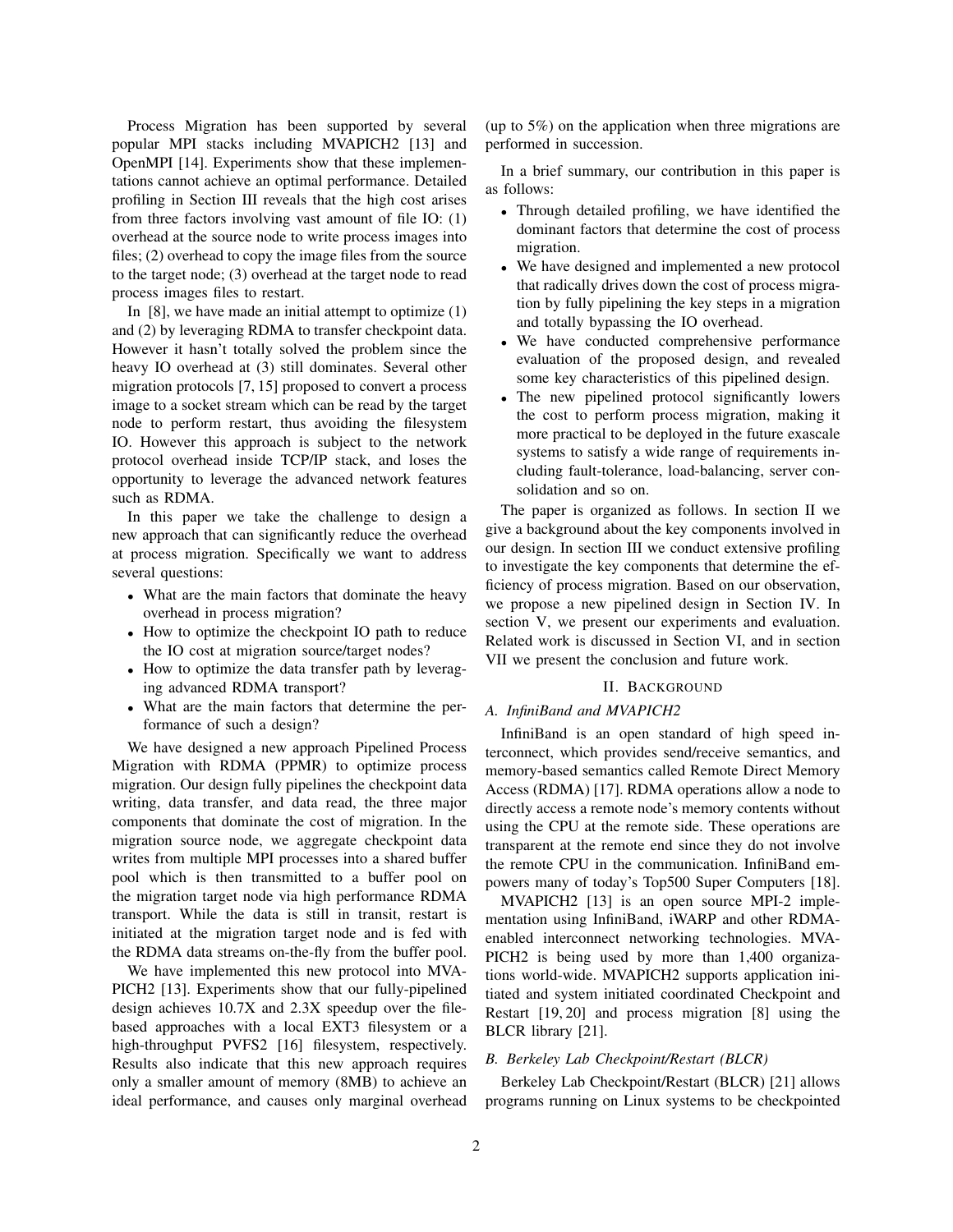

Fig. 1. Three Non-optimal Process Migration Schemes

by writing the process image to a file and then later to be restarted from the saved process image file. BLCR by itself can only checkpoint/restart processes on a single node. But it provides callbacks to be extended by applications, so that a parallel application can also be checkpointed.

# *C. Filesystem in Userspace (FUSE)*

Filesystem in Userspace (FUSE) [22] is a software that allows to create a virtual filesystem in the user level. It relies on a kernel module to perform privileged operations at the kernel level, and provides a userspace library that ease communication with this kernel module.

FUSE is widely used to create filesystems that do not really store the data itself but relies on other resources to effectively store the data. Then, a FUSE virtual filesystem is like a way to present and organize data to users through the classic filesystem interface.

#### III. PROFILING PROCESS MIGRATION

This section studies different migration approaches in order to understand the root causes of overhead incurred during a process migration. With this knowledge we will identify the dominant factors that determine its time cost.

We consider three non-optimal process migration approaches, as illustrated in Figure 1. These schemes are evaluated with MVAPICH2 [13]

Local filesystem-based migration: The processes are checkpointed into image files stored in a local filesystem (EXT3 in this paper). Then the image files are transferred via the 1 GigE to the local filesystem on the target node. After all data are received the processes are restarted on the target node. We denoted this approach as *"Local"* for brevity.

Shared filesystem-based migration: The processes are checkpointed into image files stored in a shared filesystem (PVFS2 [16] in this paper). Then the target node restarts the processes by reading data from the shared filesystem. It's denoted as *"Shared"* in the paper.

RDMA-transfer with local filesystem: The processes on a source node are checkpointed and the data is aggregated into a staging buffer pool. Meanwhile a set of IO threads transfer the data to the target node via RDMA. On target node, the data is saved as checkpoint files in local filesystem. Later on, these files are used to restart the processes. It's named as *"RDMA+Local"* in the paper.

### *A. Characterizing Process Migration Protocols*

A Process Migration can be characterized with a 5 step series:

Step 1: Suspend. Once a migration is initiated, all processes of the application shall suspend their communication activities and drain all in-flight messages. If the transport utilizes high-performance network with RDMA support, then their communication end-points shall be torn down. This step is necessary for all processes to reach a consistent global state in order to checkpoint individual processes, due to the characteristics native to RDMA-capable networks. The reasons are detailed in [8].

Step 2: Process Snapshot (Write). Once the application is suspended, a snapshot is taken for each processes on the source node. MVAPICH2 uses BLCR [21] to checkpoint individual process images into files. For the *"Local"* and *"Shared"* approaches, BLCR directly writes the process images on the chosen filesystem. For *"RDMA+Local"* approach, the BLCR library has been modified to aggregate all writes into a staging buffer pool. Simultaneously a set of IO threads transfer the data to target node through RDMA (Step 3).

Step 3: Process image transfer (Transfer). In this step,the process images are transfered from the source node to the target node. Depending on the considered approach, this transfer can take different forms. In *"Local"* approach the process images are transferred directly from the source node to the target node using the scp command. For *"Shared"* approach the data transfer is implicit: during *Write* operations in Step 2,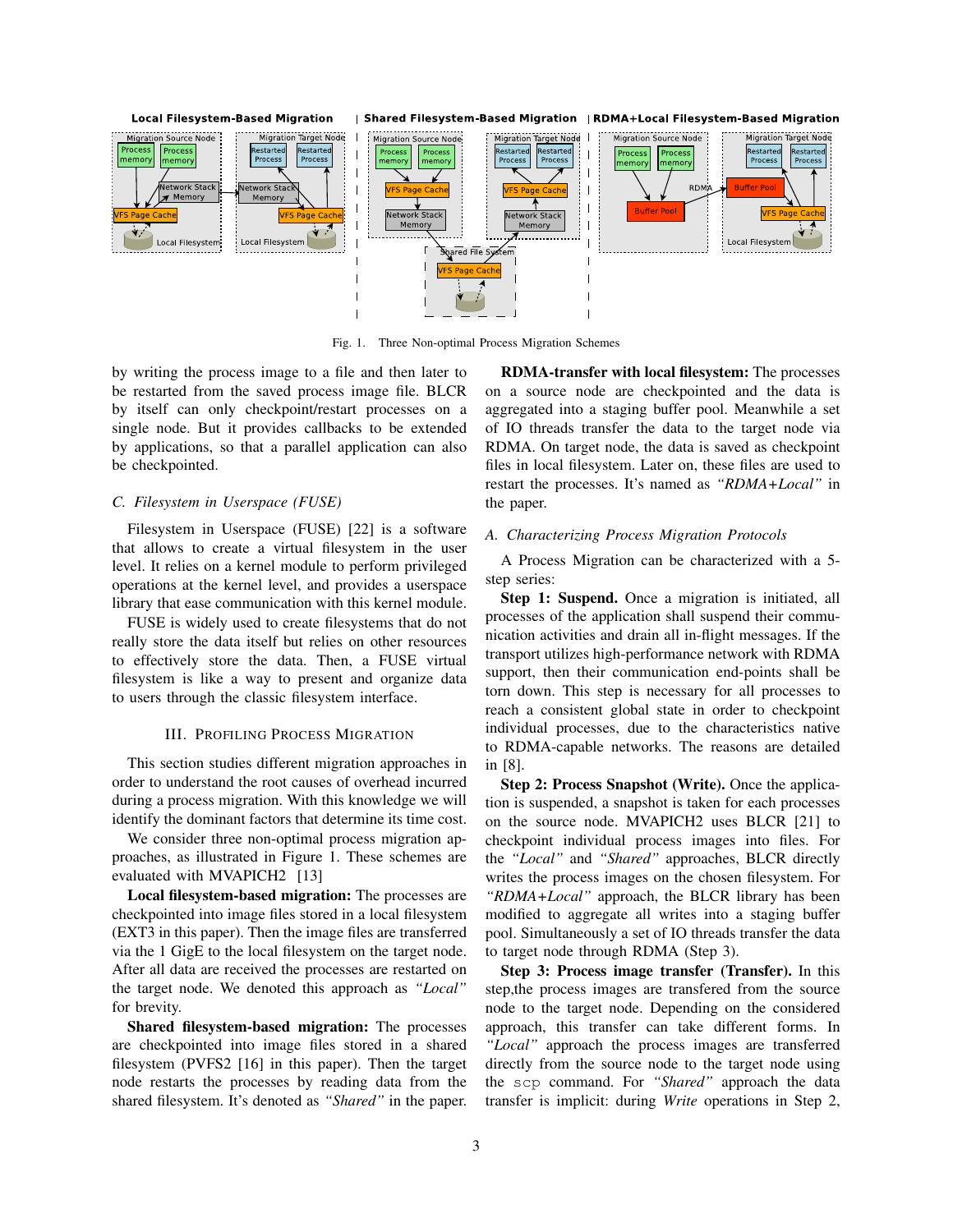



data is transferred to the shared filesystem. For the *"RDMA+Local"* approach, the process image data is transferred by chunks directly to the target node using RDMA capabilities of the InfiniBand network. On the target node, a file on the local disk is created for each process image that has been transferred.

Step 4: Process Restart (Read). This step loads the process images and restarts the application processes on target node. This task is achieved by the BLCR library by reading process image files from the local filesystem (for *"Local"* and *"RDMA+Local"* approaches) or from the network shared filesystem (for the *"Shared"* approach).

Step 5: Reconnection. Once the processes have been restarted on the target node, all processes of the application synchronize and rebuild their communication end-points and resume their communication activity. Once this is done the application has been successfully migrated.

The above five steps represent the elementary operations that need to be performed to realize process migration of an MPI application. However, depending on the considered approach, these steps can overlap. Figure 2 shows how these steps overlap in different migration approaches. In this figure, we only show steps 2, 3 and 4 for simplicity purpose (steps 1 and 5 don't differ in these approaches).

In the case of *Local* based migration, these three steps are serialized. Each step waits for the previous one to complete before starting. In the *Shared* based approach, there are two data transfer steps: one from the source node to the shared filesystem server, and one from the server to the target node, but these transfers overlap with the Write and Read steps. However, Step 2 (Write) and Step 4 (Read) are serialized because the process restart step has to wait for the process images to be fully written before restarting. Finally, the *RDMA+Local* based migration has only one transfer step which overlaps with the Write step. However, similar



Fig. 3. Decomposed Time Cost to Complete One Migration (64 Processes on 8 Compute Nodes, 8 Processes are Migrated)

to the *Shared* based approach, the Step 4 (Read) waits for the process image files to be fully transferred before restarting.

#### *B. Profiling Process Migration*

We have run the three non-optimal process migration protocols and collected detailed profiling about the time cost to complete one migration which relocates 8 processes from one compute node to another spare node. Three applications - LU,BT and SP, with input class C are used in the profiling (detailed in Section V). Figure 3 breaks down the time cost into different steps.

We find data write is responsible for part of the time cost during a migration for both *Local* and *Shared* strategies. *RDMA+Local* takes advantage of RDMA transport to minimize the cost to write and transfer data. *Local* pays some price to transfer data using scp command via 1 Gigabit Ethernet. Both *Local* and *RDMA+Local* incur heavy overhead during restart phase. With both strategies, the processes being restarted load data from local files concurrently, which results in severe contentions in the filesystem. The *Shared* approach, on the other hand, avoids this cost by fetching data from PVFS data servers via high performance InfiniBand network. However this efficiency is obtained because the processes are reading from page cache on data servers. In this profiling, up to 320MB data is migrated and stored in the four PVFS data servers, hence they can buffer all data in their page cache. In a production deployment the shared filesystem is likely to be servicing multiple intensive data streams concurrently, and one cannot expect data for a single job to be stored in page cache for fast retrieval.

The above characterization and profiling results indicate that all the three steps (Write, Transfer and Read) should be taken care of in order to improve process migration efficiency. In the next section, we propose our new design that can fully overlap the three major components to achieve better performance.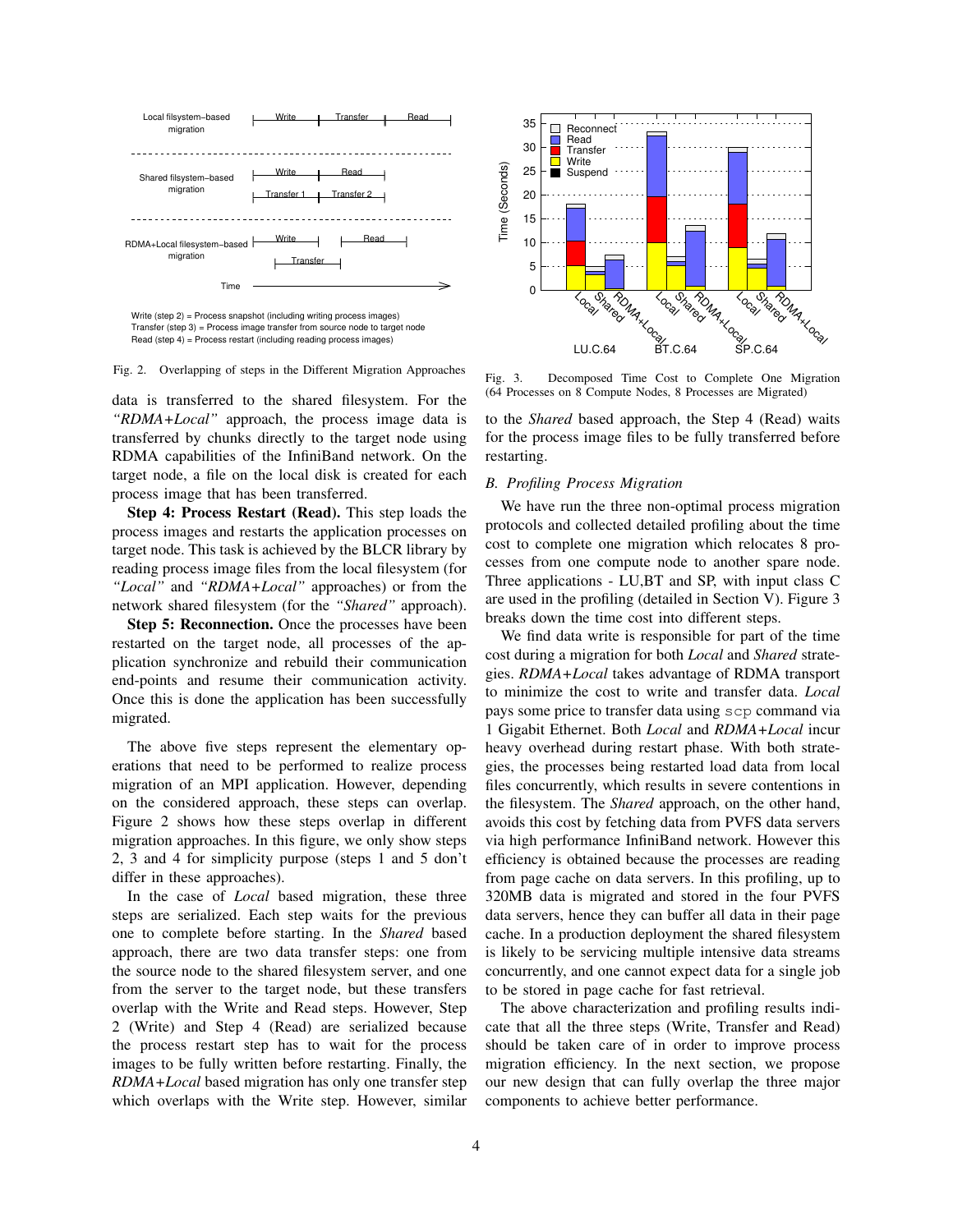



# IV. DESIGN AND IMPLEMENTATION

In this section, we elucidate the design of our new Pipelined Process Migration with RDMA (PPMR) protocol which addresses the performance issues of the current migration approaches presented in Section III.

As mentioned earlier, the process migration framework in MVAPICH2 is based on the BLCR library [21] for checkpointing and restarting individual processes. BLCR uses files as a medium to dump the snapshot of a process. The image of a process being restarted is loaded from the same file. This constitutes an implicit barrier between Step 2 (Write) and Step 4 (Read) of the process migration model. As illustrated in Figure 2, the current migration approaches wait until the complete process snapshot is dumped to a file (Step 2) before proceeding to the process restart phase (Step 4).

This sequential file-handling is a bottleneck during process migration. It can be resolved by overlapping process snapshot (Step 2) and the process restart (Step 4). This is possible because BLCR handles checkpoint files in a sequential manner, from beginning to end, like a stream.

In this manner, the entire process can be streamlined into three fundamental steps, Write to, Transfer across and Read from a pipeline that moves the process images from the source node to the target node, as shown in Figure 4. Previous studies [7, 15] exploit TCP socket to build this streamline, but their design is subject to high protocol processing overhead of TCP/IP.

We propose the Pipelined Process Migration with RDMA (PPMR) protocol to fully streamline the data movement by leveraging high performance RDMA capabilities. The PPMR architecture is depicted in Figure 5. In the figure, the *Application processes* have BLCR library linked in which takes care of checkpointing these processes. We leverage FUSE library to intercept file IO system calls and aggregate them into data streams directed to a buffer pool. Buffer mangers on both migration source node and target node cooperate to move data chunks between the two nodes.

Conceptually PPMR maintains the 5-step migration cycle as described in Section III, but with steps 2 to 4 fully pipelined. Steps 1 and 5 remains the same in this new design. Below we will discuss Step 2,3 and 4 in



Fig. 5. Pipelined Process Migration with RDMA

detail.

Step 2: Process Snapshot (Write). In this step, the unmodified BLCR library writes the process image data by making write() system calls to a virtual filesystem which is backed by FUSE. These calls are intercepted by FUSE module, and the data is coalesced into a buffer chunk taken from the shared buffer pool. When a buffer chunk is filled up it's returned to the pool marked as full, and the next free chunk is grazed to continue the aggregation.

Step 3: Data Transfer (Transfer). Once a buffer chunk is filled on Step 2, the buffer manager on the source node sends a RDMA-Read request to its counterpart on the target node. This request contains two types of information: (1) RDMA information for the target buffer manager to perform a RDMA Read to pull over the data, and (2) the information (such as process rank, data size, offset of the data) based on which the chunks belonging to the same process can be concatenated into the proper positions in a separate linked list. Upon such a request, the target buffer manager grabs a free chunk from the buffer pool and issues a RDMA Read request to pull over the data. Once the RDMA Read is complete, a reply is sent telling the source buffer manager to recycle a buffer chunk. The newly filled chunk gets placed to a proper position in a linked list to be used on Step 4.

It's worthwhile to note that PPMR protocol can utilize both RDMA-Read and RDMA-Write mechanisms to transfer data, with slight changes to the control message exchanges between the source/target buffer manager. Both can achieve approximately the same bandwidth given that we transfer data at big chunk sizes (128KB as indicated in later sections). Due to space constraints we only present the design and experiment results with RDMA-Read.

Step 4: Process restart (Read). In this step, the BLCR library restarts the process on the target node. For this purpose, it reads the process images from files in a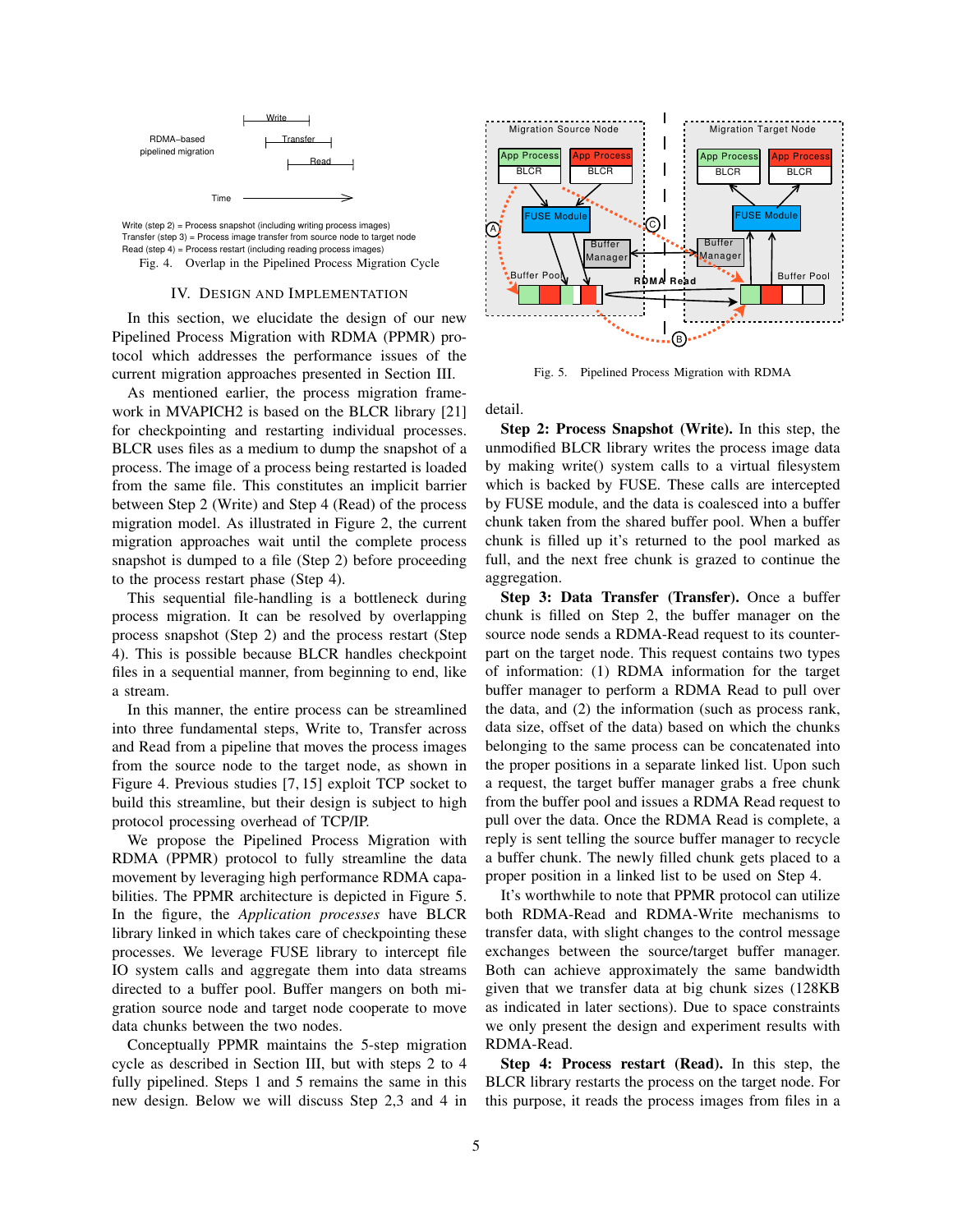virtual filesystem built on top of FUSE in a way similar to the Step 2. These read() system calls are intercepted by FUSE, and the linked list consisting of received data chunks is scanned to locate the data being requested. If the data is found it's returned to the reading process. Otherwise the process is blocked till the demanded data chunk arrives. This is possible because the checkpoint data is generated sequentially at the source node, and BLCR reads the process image data sequentially and only once at the target node. When all data contained in a chunk has been read by a process, that chunk is recycled to receive new data coming from the source node.

PPMR enables the Write, Transfer and Read steps to be seamlessly pipelined. The other mechanisms discussed in Section III, on the other hand, require a temporary storage to keep the whole process images. Since this data is potentially too large to fit in memory, a local or shared filesystem is used to stored the process images, which create a new bottleneck in the migration.

This pipelined design allows to synchronize the throughput of the three steps Write, Transfer and Read. It has the advantage of requiring only a small temporary storage to stream the chunk, which corresponds to the buffer pool whose size is small (a few megabytes). The migration throughput for different buffer pool sizes and different chunk sizes is studied in the next section.

#### V. PERFORMANCE EVALUATION

We have implemented the Pipelined Process Migration with RDMA (PPMR) protocol into MVAPICH2 [13]. In this section we conduct extensive experiments to evaluate its performance from various perspectives including: (a) Raw performance of PPMR to pump data through the pipeline from source node to target node; (b) Time cost to perform a process migration using PPMR in comparison to other existing mechanisms; (c) Scalability of PPMR protocol with applications of varied memory footprints, and with different levels of process multiplexing.

# *A. Experimental Setup*

In the evaluation, a 64-node InfiniBand Linux cluster is used. Each node has eight processor cores on two Intel Xeon 2.33 GHz Quad-core CPUs. Each node has 6GB main memory and a 250GB ST3250620NS disk drive. The nodes are connected with Mellanox MT25208 DDR InfiniBand HCAs for high performance MPI communication and process migration. The nodes are also connected with a 1 GigE network for interactive logging and maintenance purposes. Each node runs Linux 2.6.30 with FUSE library 2.8.1. We have enabled the "big writes" mode for FUSE to perform large writes to deliver full performance. "Shared" migration protocol uses PVFS-2.8.2 [16] with InfiniBand transport and four dedicated nodes to store both data and metadata.

# *B. Raw Data Bandwidth*

PPMR's performance is eventually bounded by how fast it's able to aggregate data at the source node and how quick the data can be pipelined to the target node. Multiple elements can play a role here. In this section we examine PPMR's raw performance including:

Aggregation Bandwidth: how fast the data from user processes can be aggregated via FUSE module into the shared buffer pool at the source node, assuming the buffer pool is large enough to hold all data. This corresponds to letter "A" in Figure 5.

Network Transfer Bandwidth: how fast PPMR is able to transfer data from the source node's buffer pool to target node's buffer pool. This is letter "B" in Figure 5.

Pipeline Bandwidth: how fast the data from user processes on the source node can be pumped through the whole PPMR pipeline to the buffer pool on the target node. This is represented by letter "C" in Figure 5.

Since PPMR relies on RDMA Read to transfer data, we first measure the raw bandwidth of RDMA Read using a microbenchmark "ib\_read\_bw" which is part of the InfiniBand Driver stack OFED-1.5.1 [23]. This microbenchmark issues 100 back-to-back RDMA Read requests to read a certain sized data chunk from another node, and measures the attained bandwidth. Figure 6 shows the results for varying chunk sizes. The network is saturated with chunk size≥16KB. This indicates that PPMR's data transfer chunk size should be  $\geq$ 16KB to better utilize InfiniBand bandwidth.



Fig. 6. InfiniBand RDMA Read Bandwidth

*1) Aggregation Bandwidth:* In this section we examine the *Aggregation Bandwidth* as defined before. In one compute node we start multiple IO processes. Every process makes a series of write() system calls to write 1GB data. Each write() contains 128KB data since FUSE internally coalesces data into 128KB units in "big\_writes" mode. Once a buffer chunk is filled up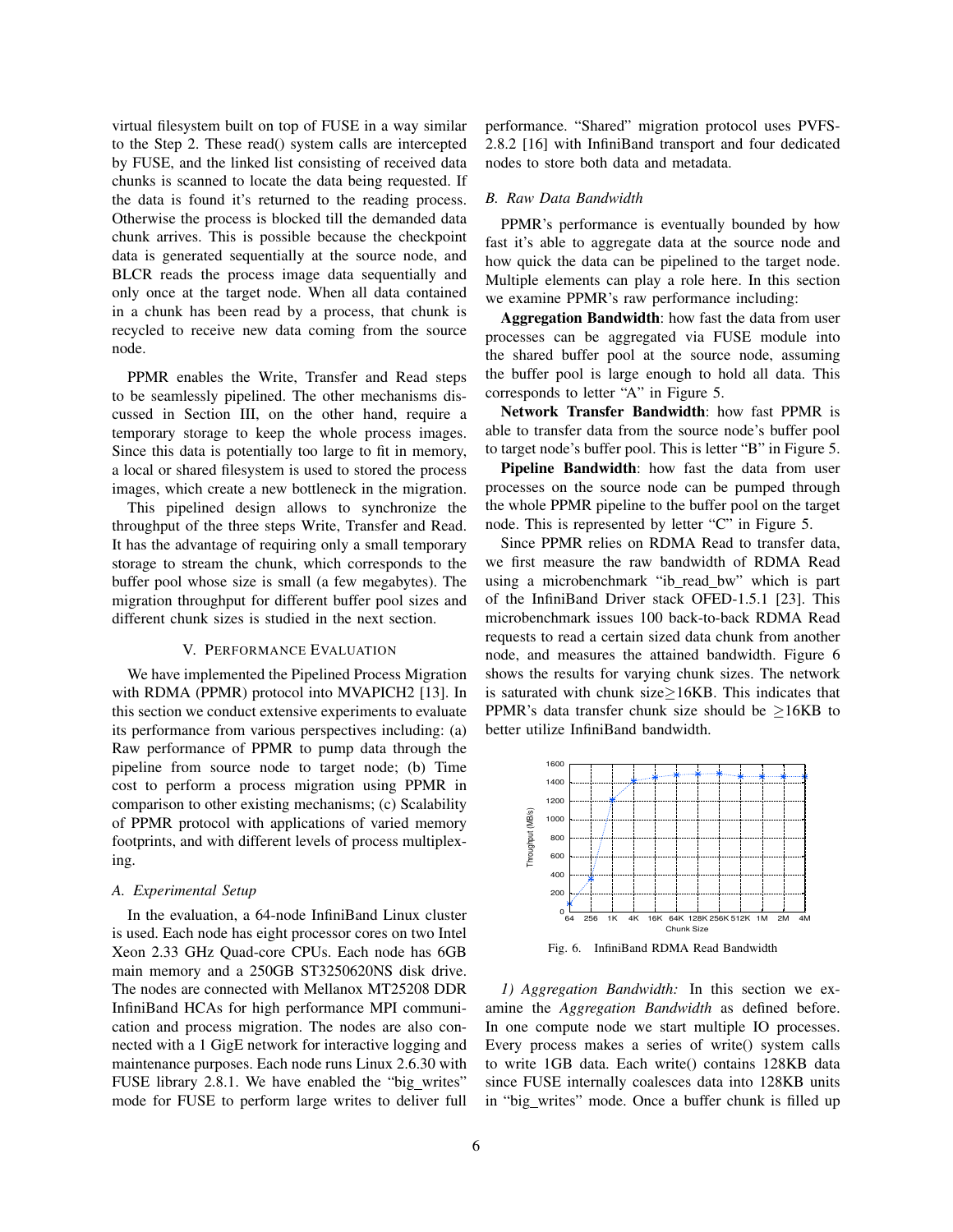

(a) Network Transfer Bandwidth (Chunk=128KB) (b) Pipeline Bandwidth (Buffer Pool=8MB) (c) Pipeline Bandwidth (Chunk=128KB) Fig. 8. Network Transfer Bandwidth and Pipeline Bandwidth (Higher is Better)

with data, the data is discarded and the chunk is returned to the pool immediately to be reused.

Figure 7(a) and Figure 7(b) show the total achieved *Aggregation Bandwidth* with 1MB/8MB buffer pool respectively at varied buffer chunk sizes. We observe poor bandwidth with scarce memory (1MB) and large chunk size  $(>256K)$ . In this case the IO processes are frequently blocked waiting for a free chunk from buffer pool, which detrimentally affects the performance. When 8MB buffer pool is used in Figure 7(b), the total write bandwidth reaches the peak of about 800MB/s at 16 processes, and 128KB chunk size can yield the best throughput. This is understandable since 128KB chunk size matches FUSE's internal 128KB write units. As the number of IO processes increases to 32, the FUSE internal worker threads are overloaded with more frequent lock/unlock overhead, hence the performance begins to drop.

In Figure  $7(c)$  we vary the buffer pool from 1MB to 32MB with chunk size fixed to 128KB. We observe that *Aggregation Bandwidth* isn't very sensitive to buffer size as long as there are reasonable number of buffer chunks in the pool. All these results strongly imply that the performance of PPMR is more likely bounded by the capability of FUSE module to coalesce user processes' write streams instead of the buffer size, as long as a moderate buffer pool (8MB for example) is provisioned. FUSE intercepts write() system calls from the user processes and every such call incurs multiple memory copy overhead to move user data through FUSE internal memory to the buffer pool. Recently FUSE developers have realized such a performance hit, and zero-copy protocol has been proposed [24]. Our design can transparently benefit from such a light-weight implementation once it's available.

*2) Network Transfer Bandwidth:* In order to measure *Network Transfer Bandwidth* we ran multiple IO processes on a source node. Each process grabs a free memory chunk from the buffer pool and sends a request to the target node. The latter performs a RDMA Read to pull the chunk. Once RMDA Read is complete, the data is discarded and the target node sends a reply to the source node to recycle its data chunk. Figure 8(a) shows the obtained transfer bandwidth with fixed chunk size(128KB) and varied buffer pool size. With fewer IO process we see an under-utilization of the network bandwidth because of PPMR's control message overhead. With  $>= 8$  IO processes we are able to saturate the InfiniBand network with 8MB buffer pool.

*3) Pipeline Bandwidth:* It is bounded by the smaller one of *Aggregation Bandwidth* and *Network Transfer Bandwidth*. We ran multiple IO processes on a source node. Each process performs write() system call to write 1GB data in different chunk sizes. These write system calls are coalesced by FUSE module and redirected to the buffer pool. Then the data chunks in the buffer pool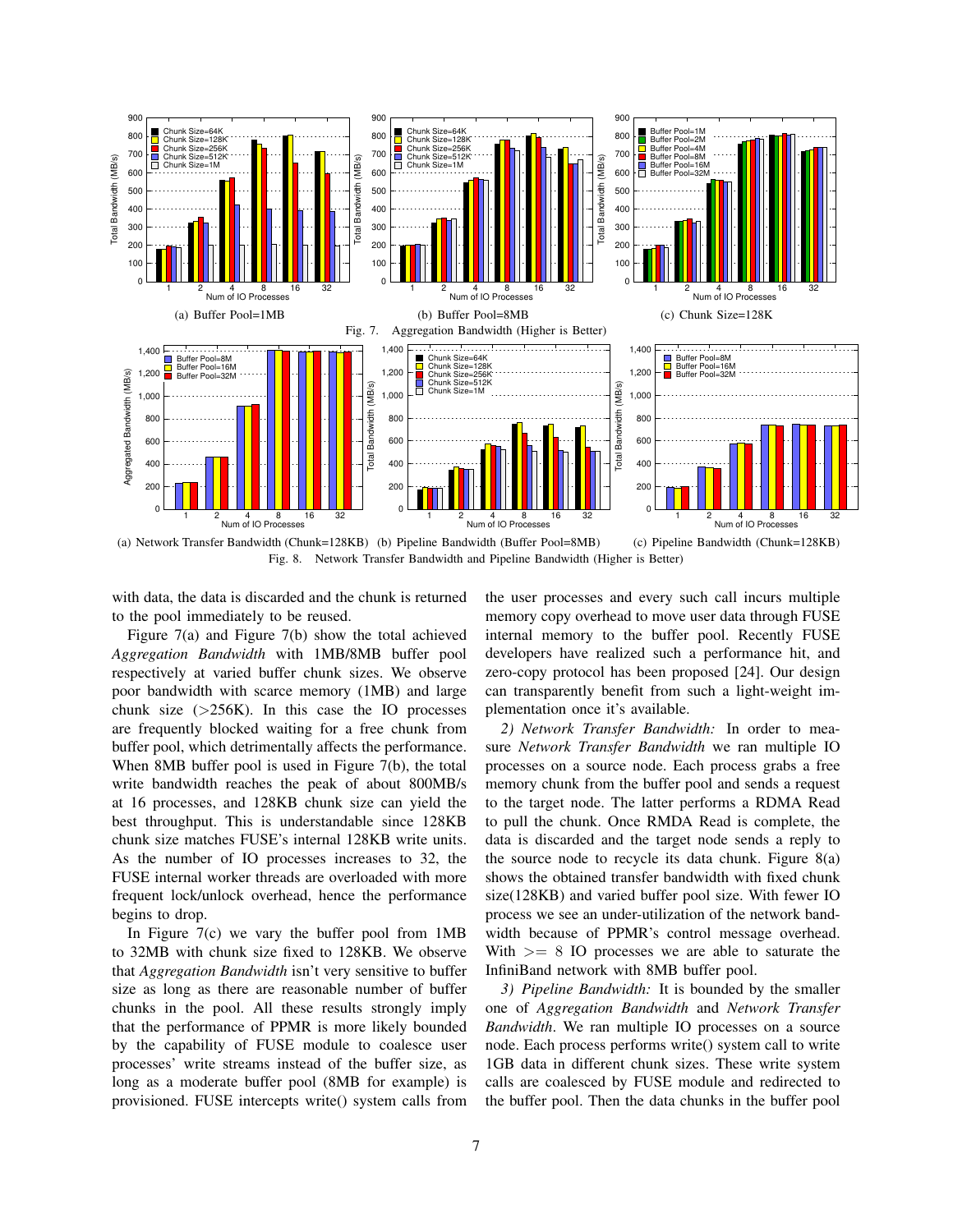is RDMA Read by the target node, in a way similar to how we measure *Network Transfer Bandwidth*. As shown in Figure 8(b), *Pipeline Bandwidth* reaches a peak of around 750MB/s with 8 IO processes and chunk size=128KB using 8MB buffer pool. Figure 8(c) also asserts that *Pipeline Bandwidth* isn't sensitive to buffer pool sizes.

# *C. Process Migration Performance*

In this section we evaluate the process migration performance on a set of applications taken from NAS parallel benchmark (NPB) [25] suite version 3.2. All experiments use MVAPICH2 1.6RC1 [13] as the MPI library and BLCR 0.8.2 [21]. The buffer pool is set to be 8MB on all nodes with chunk size 128KB. Due to space constraints, we choose applications LU, BT and SP with class C input and 64 processes running on 8 compute nodes. Three spare nodes are prepared as migration targets. In one migration 8 processes are moved from a compute node to a spare node. We simulate the migration trigger by firing a user signal to the Job Manager. Other mechanisms such as node health monitoring events can also be used to kick off a migration.

Figure 9 illustrates the time cost to perform a process migration with different strategies. In the example of application BT.C.64, PPMR is able to complete one migration in 3.1 seconds. This translates into 10.7X speedups over the "Local" approach (33.3 seconds). It's also 2.3X faster than the "Shared" approach (7.1 seconds), and 4.3X faster than "RDMA+Local" mechanism (13.5 seconds).

We have also assessed the application execution time without any migration and with three migrations using different migration strategies. As shown in Figure 10, PPMR extends the base execution time by 5.1% for LU.C.64. As a contrast, "Shared" and "Local" strategies prolong LU.C.64's execution by 9.2% and 38%, respectively.



Fig. 9. Time to Complete One Migration (Lower is Better)



Fig. 10. Application Execution Time with and without 3 Migrations (Lower is better)

|                | Application Migrated Data | Time (seconds) |        |
|----------------|---------------------------|----------------|--------|
|                |                           | <b>PPMR</b>    | Shared |
| <b>BT.C.64</b> | 320 MB                    | 3.5            | 7.4    |
| <b>BT.D.64</b> | 3472 MB                   | 9.1            | 54.4   |

TABLE I MIGRATION TIME COST WITH DIFFERENT MEMORY FOOTPRINT (BT.C/D, 64 PROCESSES ON 8 COMPUTE NODES)

# *D. Scalability of PPMR*

In this section we evaluate PPMR's scalability from two aspects: (1) Efficiency to migrate applications with different memory footprints (Memory scalability). (2) Efficiency to migrate varying number of process from a given node (Multiplex scalability).

First we run the NAS BT class C and D benchmarks on 8 compute nodes (8 processes per node), with each node generating 320MB and 3472MB memory content respectively to be transfered in one migration (a 10.9X increase in memory footprint). As indicated in Table I, PPMR finishes a migration in 3.5 and 9.1 seconds for class C and D respectively, which represents a 2.6X increase in time cost. The "Shared" strategy spends 7.4 seconds for class C and 54.4 seconds for class D to handle a node migration (increased by a factor of 7.3).

We then run application LU.D on 8 compute nodes with  $2^n$  processes (8 to 64). This leads to different number of processes (1 to 8) to be moved in one migration but with approximately the same amount of data (around 1500MB). As revealed in Section III, process



Fig. 11. Migration Time Cost at Different Number of Processes per Node (8 Compute Nodes, LU.D with 8/16/32/64 Processes)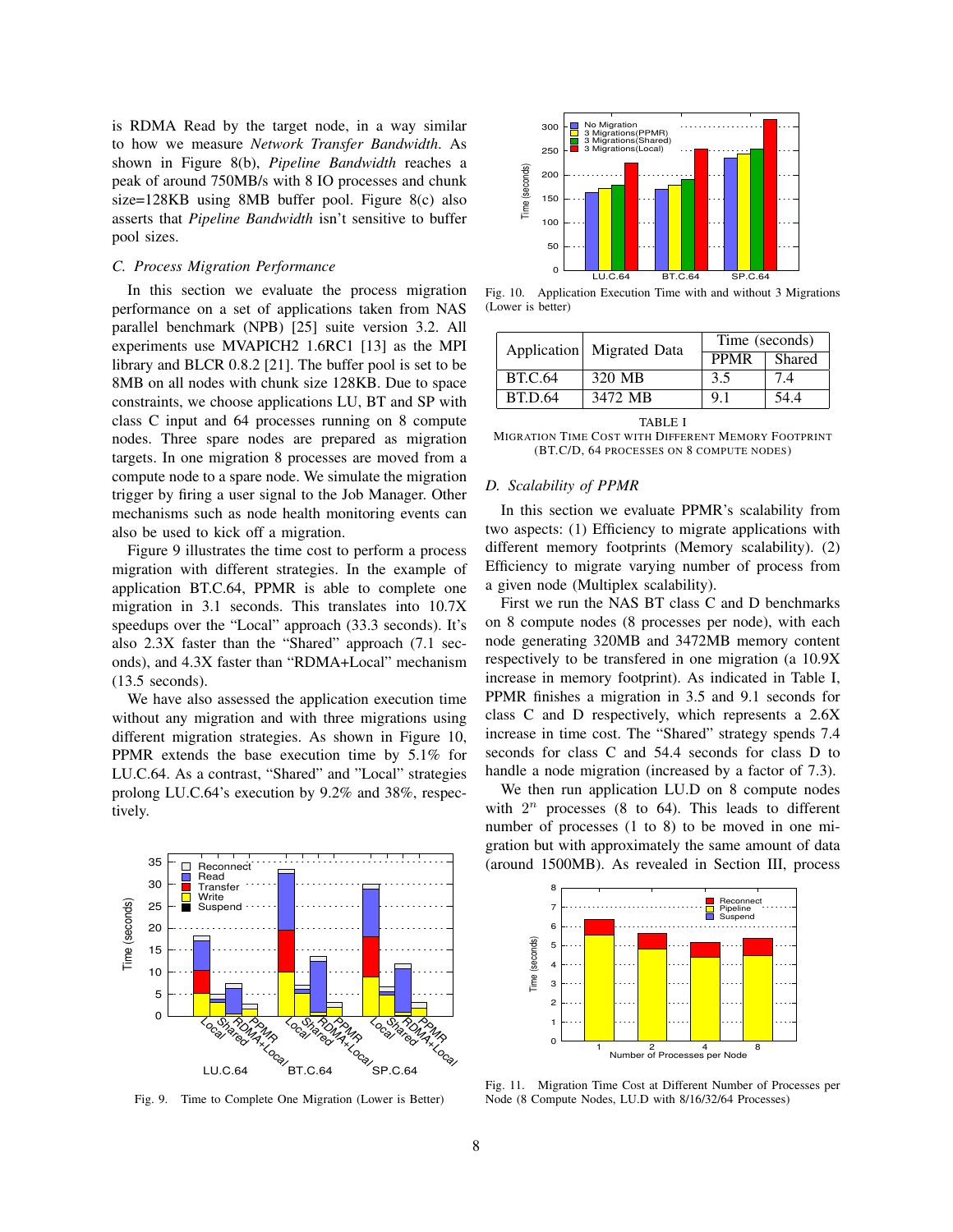multiplexing is a major cause of IO overhead, and this experiment is able to expose the efficiency of different migration protocols to handle this bottleneck. Figure 11 illustrates the decomposed cost to complete a migration with PPMR. As the number of processes increase from 1 to 4 the data movement cost (tagged as "Pipeline") drops slightly because better *Pipeline Bandwidth* is achieved (as seen in Figure 8(b) and 8(c)). The performance stays constant at 8 processes. As the number of processes per node keeps increasing in multicore platforms, process multiplexing is becoming more challenging. Figure 11 indicates that the PPMR mechanism is able to deliver good performance to address this challenge.

# VI. RELATED WORK

In the field of High Performance Computing systems, many efforts have been carried out to provide fault tolerance to MPI applications. Generally, the application state is periodically saved and used to restart the application when a failure occurs and the checkpoint is coordinated among the processors [26]. CoCheck [15], Starfish [27], LAM/MPI [28], among others, implement this class of checkpointing. These coordinated checkpoint approaches share a downside in that all processes must save their process images in a coordinated manner, which imposes a heavy burden on the IO subsystem. On the other side, message logging fault-tolerance protocols have tried to re-build the state that the application had before the failure. This is achieved by replaying the nondeterministic events (usually messages) to processes that failed. The different variants are called optimistic, pessimistic or causal [29] and are notably implemented in MPICH-V [30]. However, message logging protocols have a large memory overhead and may cause latency in the message processing.

Recent research directions have focussed on proactive Fault Tolerance proposing to migrate a process on a spare node before the failure happens. This approach can reduce the frequency to take a checkpoint and alleviate the overhead of file IO. We propose to categorize these different migration strategies according to several metrics.

*Data to migrate.* The data transferred during migration can be user-specified data which implies applicationlevel checkpoint [31], or it can be the whole process images [7–9] generated by transparent system-level checkpoint like BLCR [21]. In a similar way, AMPI proposes a mechanism based on processor virtualization [6] in which a classic MPI process is represented by a userlevel thread that can be migrated when a failure is predicted. With Virtual Machine (VM) migration [32– 34], the entire memory used by the VM is transmitted. However, this last approach comes with the inextricable cost to migrate the complete memory content used by the guest OS.

*How the data is transfered from the source to the target.* The checkpoint data can be stored as a file in local/shared filesystem [31]. Simple as it is, this approach has the drawback of additional filesystem IO overhead, especially in modern multicore architectures where multiple processes running on the same node generate checkpoint data simultaneously. In such a case the concurrent IO contentions can lead to degraded IO throughput [35, 36]. A more efficient alternative is to convert it into a data stream [7, 15] which is seamlessly transmitted over the network.

*Network transport used to move data.* The checkpoint data can be transferred using different network transports, such as conventional socket [7] or advance network transports such as RDMA [33]. A recent study [37] with 10GigE network revealed that data copy, buffer release and driver processing were the dominant factors of data move overhead. With InfiniBand RDMA protocol such overhead can be largely alleviated.

According to this taxonomy, the new pipelined migration strategy that we presented in this paper corresponds to a process-based migration using data streaming through RDMA transport.

### VII. CONCLUSIONS

In this paper we conduct extensive profiling on several process migration implementations, and reveal that inefficient IO and network transfer are the principal factors responsible for the high overhead. We have proposed and implemented Pipelined Process Migration with RDMA (PPMR) strategy into MVAPICH2 [13] to optimize the inefficient data IO and network transfer at various aspects in a process migration. Our new protocol fully pipelines data writing, data transfer, and data read on all aspects of a migration. PPMR aggregates data writings on migration source node and transfers data to target node via high throughput RDMA transport. PPMR implements an efficient process restart mechanism in the target node to restart processes from RDMA data streams. Experimental results show that PPMR achieves a 10.7X speedup to complete a process migration over the conventional approach at a moderate (8MB) memory usage. Process migration overhead is significantly minimized from 38% to 5% by PPMR when three migrations are performed in succession during application execution.

Another benefit of our Pipelined Process Migration with RDMA (PPMR) framework is that, thanks to its modular design based on FUSE, it could be easily used in other projects that perform process migration. It only requires that the checkpoint/restart library behaves like BLCR by processing the process images sequentially like streams.